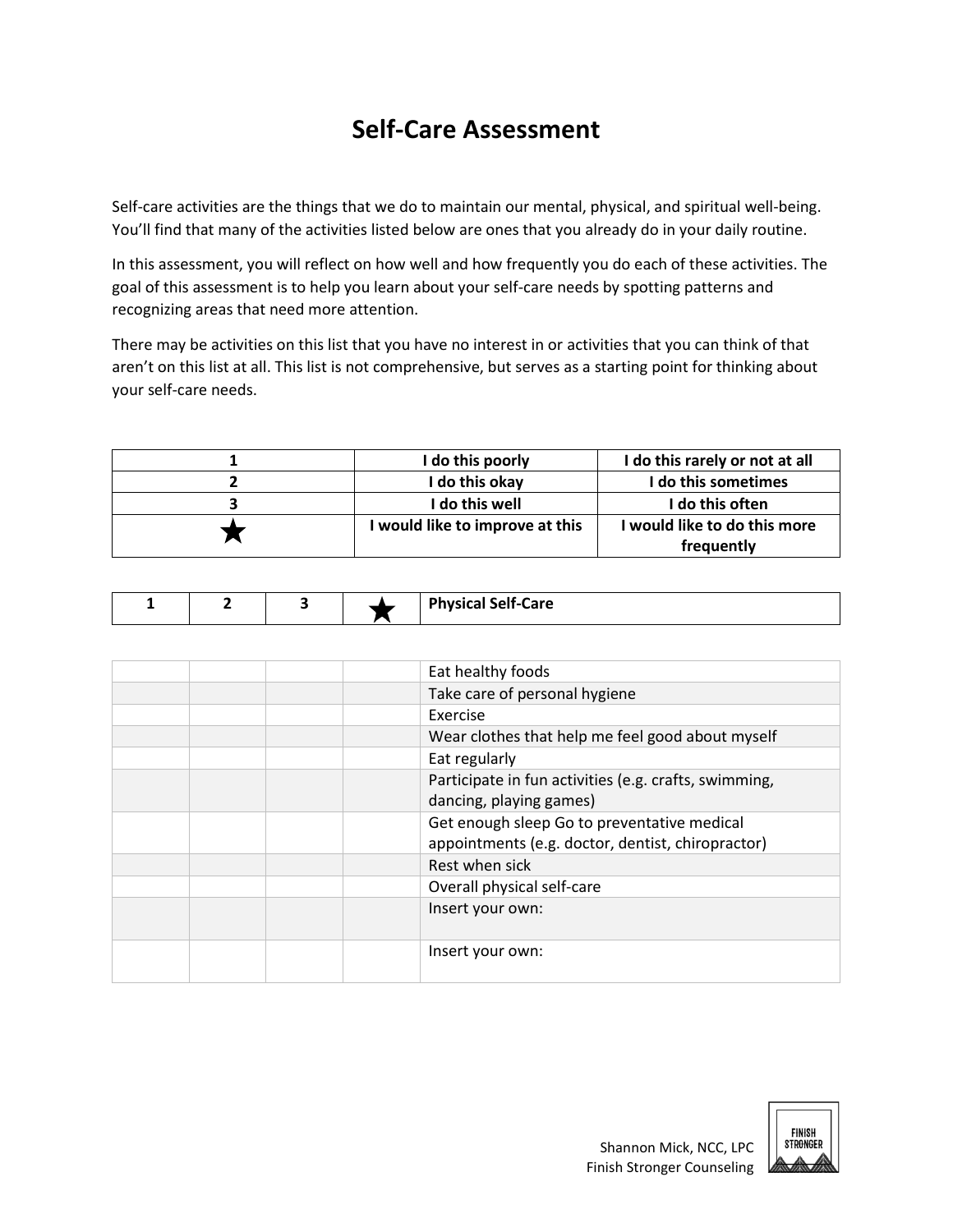|  |  |  |  | <b>Psychological / Emotional Self-Care</b> |
|--|--|--|--|--------------------------------------------|
|--|--|--|--|--------------------------------------------|

| Take time off of work, school or other obligations                                              |
|-------------------------------------------------------------------------------------------------|
| Participate in hobbies                                                                          |
| Get away from distractions (e.g. phone and email)                                               |
| Learn new things unrelated to work or school                                                    |
| Express my feelings in a healthy way (e.g. talking,<br>creating, art, journaling)               |
| Participate in fun activities (e.g. crafts, swimming,<br>dancing, playing games)                |
| Recognize my own strengths and achievements                                                     |
| Go on vacations or day trips                                                                    |
| Do something comforting (e.g. watch a movie, take a long<br>bath, wear comfy socks or slippers) |
| Find reasons to laugh                                                                           |
| Talk about my problems                                                                          |
| Overall emotional and psychological self-care                                                   |
| Insert your own:                                                                                |
| Insert your own:                                                                                |
|                                                                                                 |

|  |  | <b>Social Self-Care</b> |
|--|--|-------------------------|
|  |  |                         |

| Spend time with people who I like                   |
|-----------------------------------------------------|
| Call or write to friends or family who are far away |
| Have stimulating conversations                      |
| Meet new people                                     |
| Spend time alone with my romantic partner           |
| Ask others for help when needed                     |
| Do enjoyable activities with other people           |
| Have intimate time with my romantic partner         |
| Keep in touch with old friends                      |
| Overall social self-care                            |
| Insert your own:                                    |



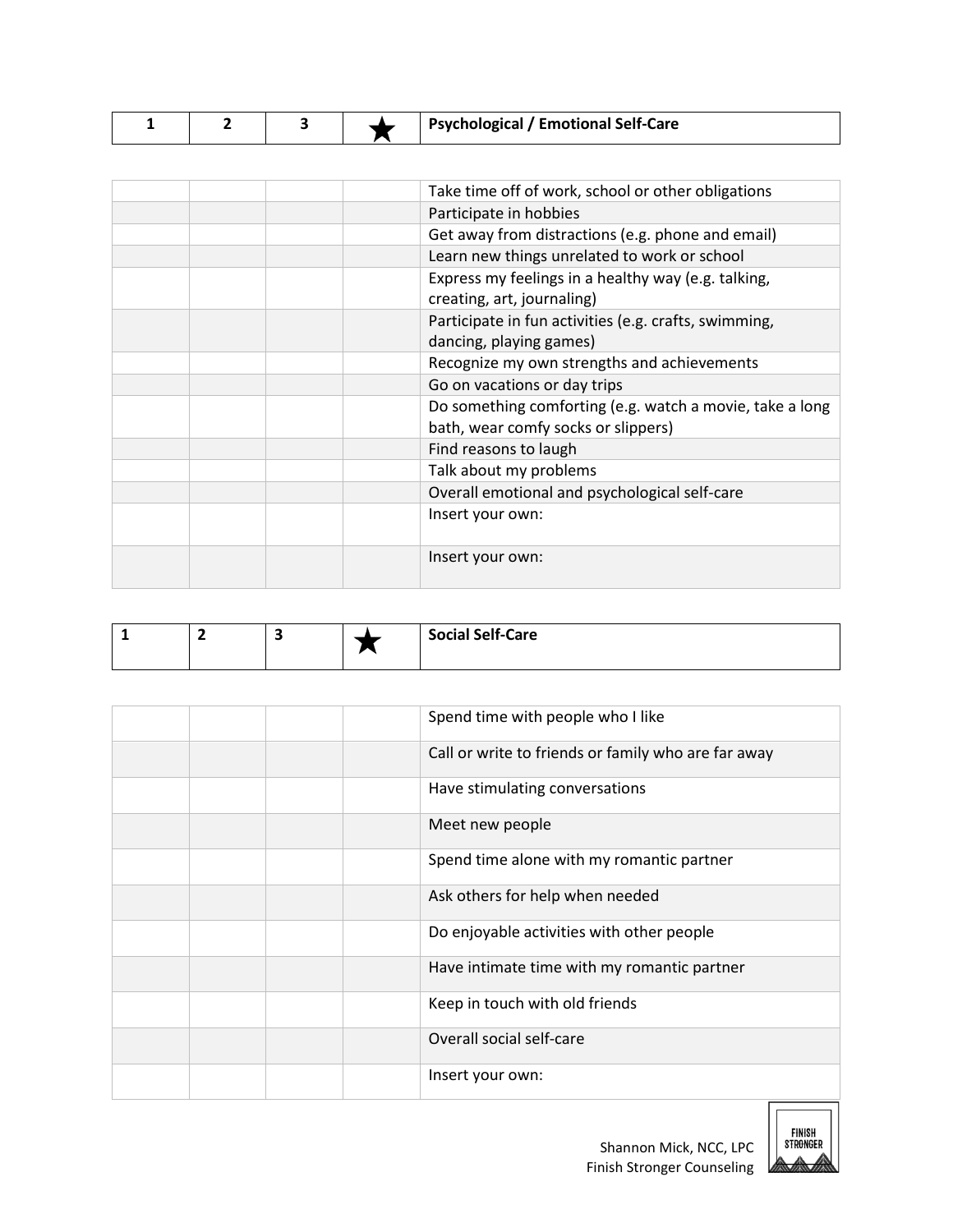|  |  | Insert your own: |
|--|--|------------------|
|  |  |                  |

|  |  | <b>Spiritual Self-Care</b> |
|--|--|----------------------------|
|  |  |                            |
|  |  |                            |
|  |  |                            |

|  |  | Spend time in nature                                                                  |
|--|--|---------------------------------------------------------------------------------------|
|  |  | Meditate                                                                              |
|  |  | Pray                                                                                  |
|  |  | Recognize things that give meaning to my life                                         |
|  |  | Act in accordance with my morals and values                                           |
|  |  | Set aside time for thought and reflection                                             |
|  |  | Participate in a cause that is important to me                                        |
|  |  | Appreciate art that is impactful to me (e.g. movies, films,<br>paintings, literature) |
|  |  | Overall spiritual self-care                                                           |
|  |  | Insert your own:                                                                      |
|  |  | Insert your own:                                                                      |

|  |  |  |  | <b>Professional Self-Care</b> |
|--|--|--|--|-------------------------------|
|--|--|--|--|-------------------------------|

|  |  | Improve my professional skills                     |
|--|--|----------------------------------------------------|
|  |  | Say "no" to excessive, new responsibilities        |
|  |  | Take on projects that are interesting or rewarding |
|  |  | Learn new things that are related to my profession |